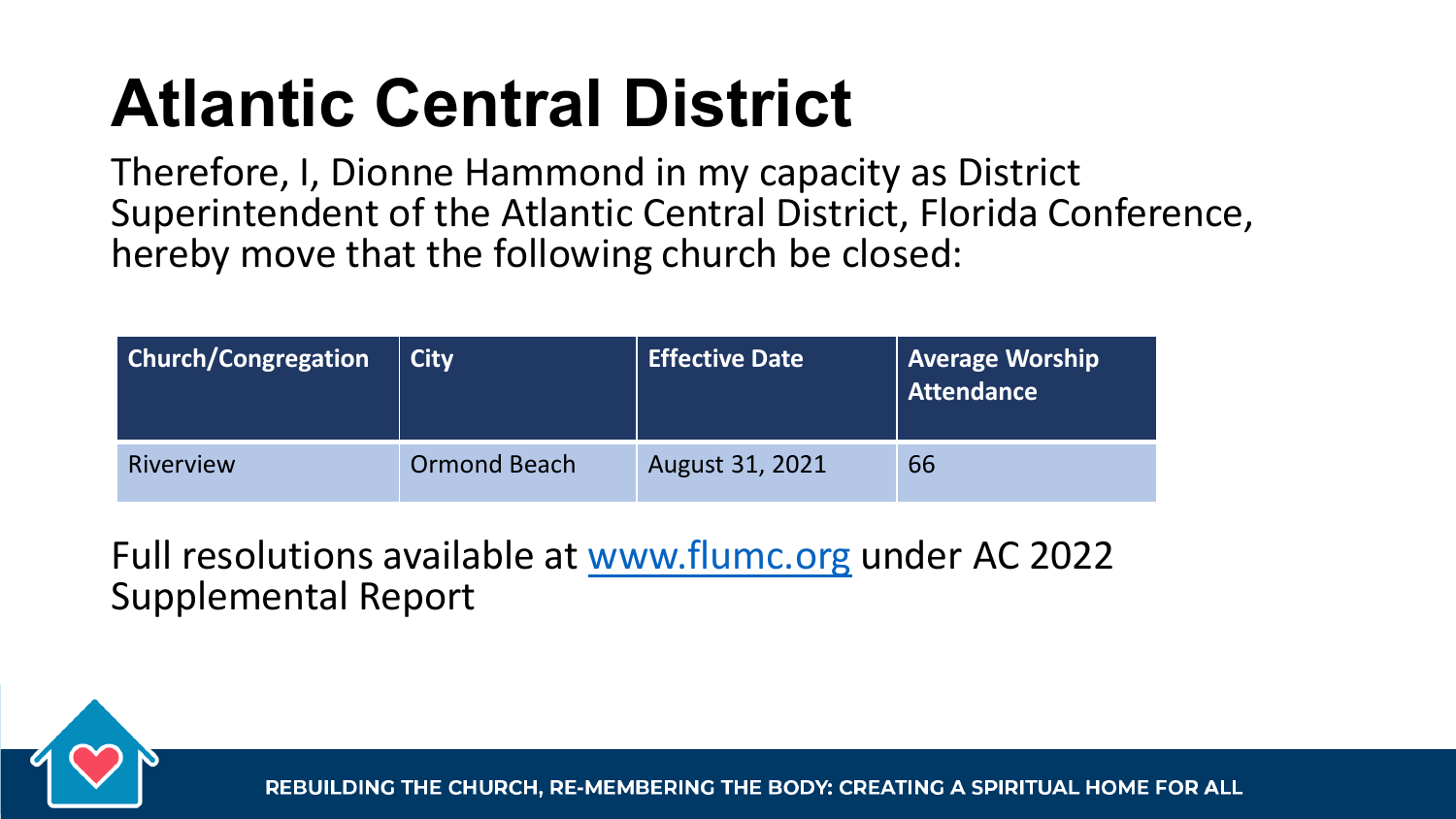## **Atlantic Central District**

All real and personal property and all other assets of any kind or nature be transferred to and become the property of the Board of Trustees of Florida Annual Conference of The United Methodist Church, Inc.

All actions necessary shall be taken by the affected entities and individuals in accordance with the procedures described in The Book of Discipline to deliver any and all instruments and documents necessary and proper to effectuate such transfer and to do and perform all other acts necessary and proper to carry out the intent and purpose of this motion.



**MBERING THE BODY: CREATI**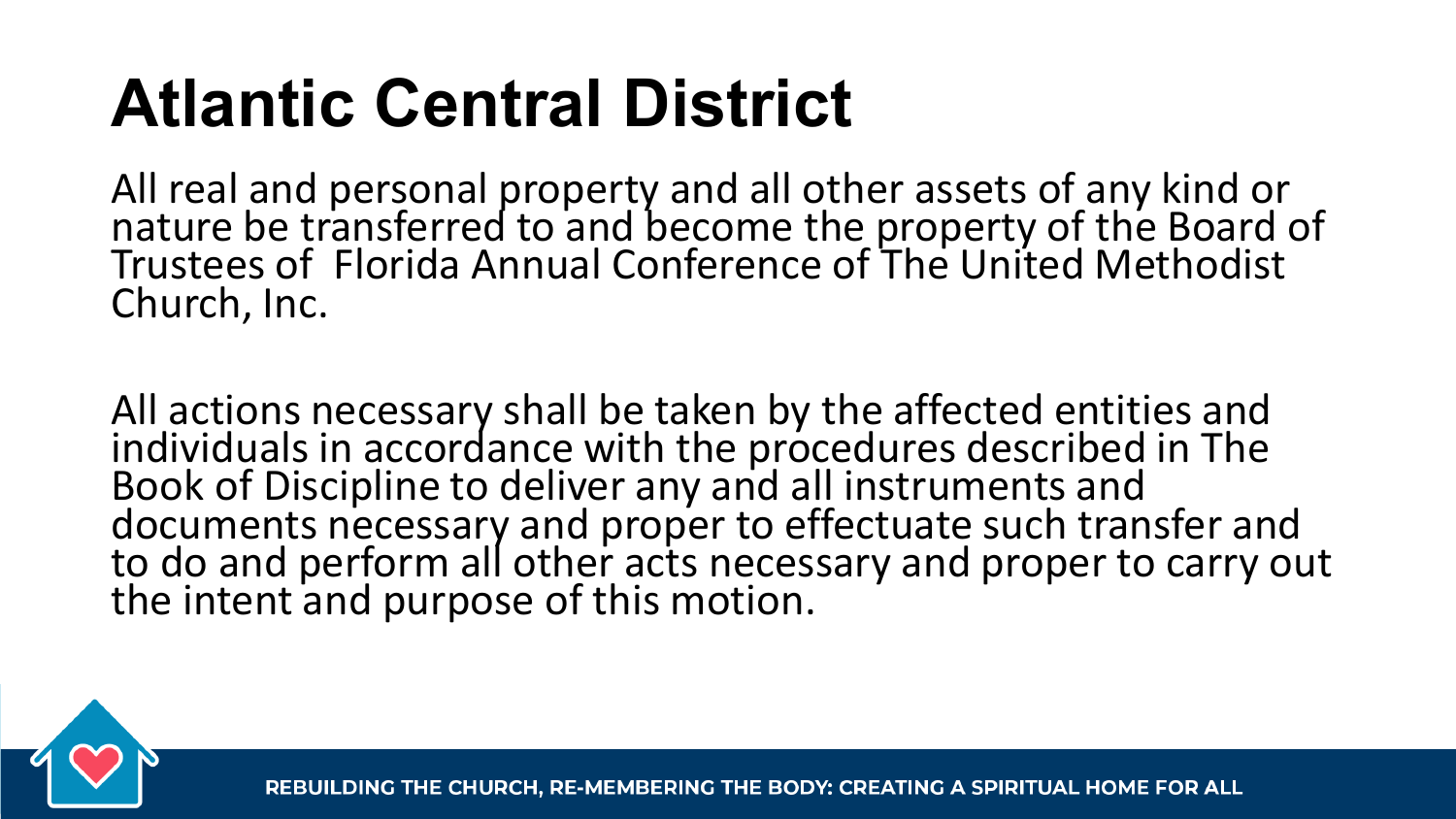## **East Central District**

Therefore, I, Bob Bushong in my capacity as District Superintendent of the East Central District, Florida Conference, hereby move that the following church be closed:

| <b>Church/Congregation</b> | <b>City</b> | <b>Effective Date</b> | <b>Average Worship</b><br><b>Attendance</b> |
|----------------------------|-------------|-----------------------|---------------------------------------------|
| Collective                 | DeLand      | April 15, 2022        | 25                                          |

Full resolutions available at [www.flumc.org](http://www.flumc.org/) under AC 2022 Supplemental Report